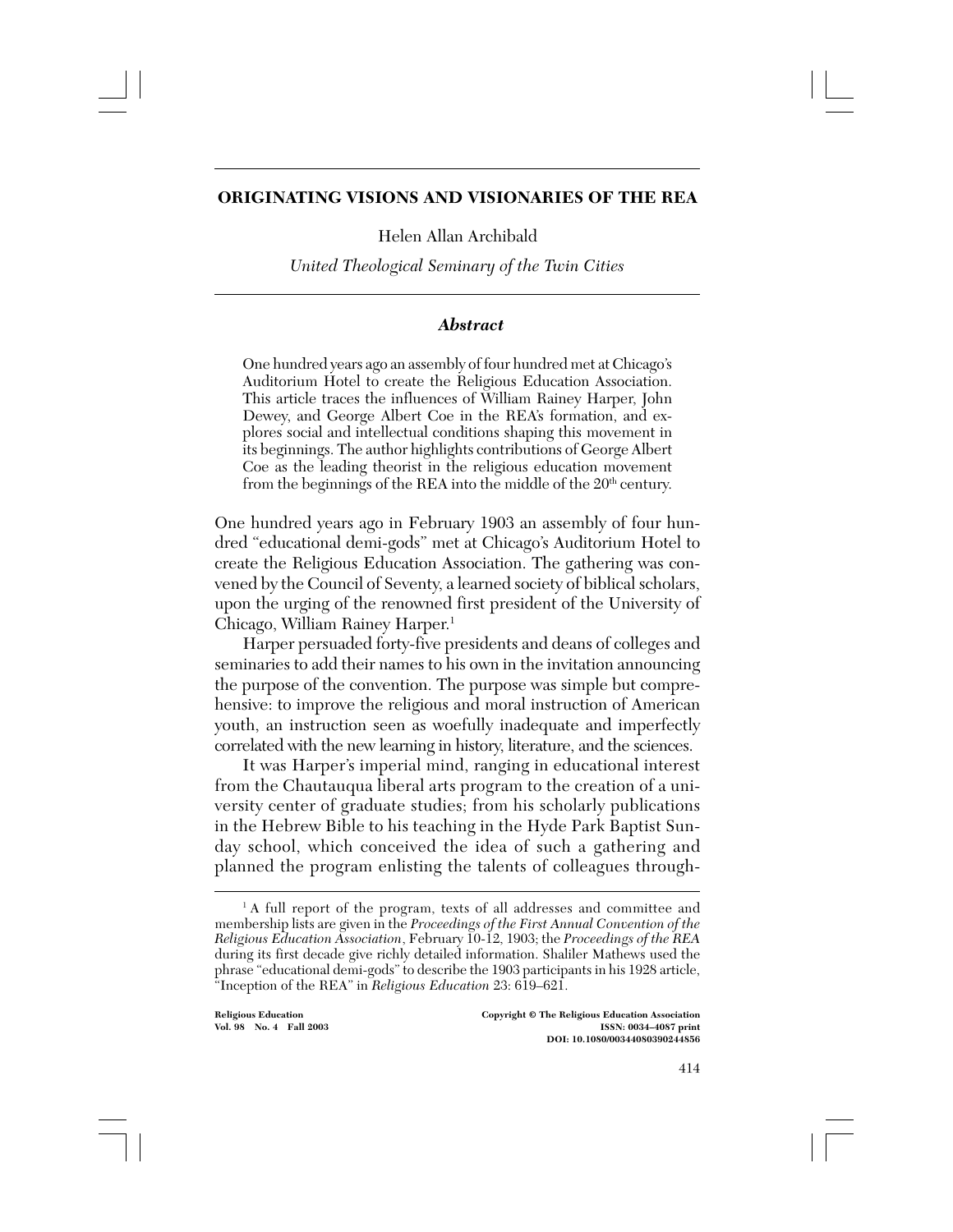out the nation. As he brought Baptist piety and secular learning together to create the great University of Chicago eleven years before, he sought in this convention to bring together scholars, educators, and churchmen who could create new educational patterns for the local church school, the public school, the college, and the home.

The four hundred participants, almost without exception white, male, Anglo-Saxon Protestants,<sup>2</sup> joined in hymn and prayer before hearing the first evening's papers on the next steps in religious education. In his opening address President Angell of the University of Michigan stressed that those present were already persuaded that psychological and pedagogical studies had contributed much to secular education and that the time had come to permit these studies to transform religious education as well. Intellectual advances in nearly every field had made thoughtful people aware that the new century was to be a time of transition. Although, as Angell noted judiciously, every period is a time of transition, the present transitional crisis was more portentous for religious education than any in nearly a century.

It was not merely that the new learning, emanating from the great universities like those over which Angell and Harper presided, was challenging the conventional and popular pieties of the Sunday school. It was the whole configuration of educational institutions put together by Protestants at the beginning of the nineteenth century which was being challenged by the literary and historical criticism of the Bible. After the Revolutionary War and following the period of state disestablishment of churches, Protestants sought to find new forms for transmitting their religious faith across the generations. From 1805 to 1830 Protestants created a distinctive pattern of education. It was composed of institutions with clear historical antecedents, but in their interrelationships and in the way they functioned in the broader American society of the nineteenth century, they represented something genuinely new in the history of education. The configuration included an American version of the English charity school, the Sunday school; the denominational college, narrower in sponsorship and aim than the

<sup>2</sup> Caroline Hazard and Mary E. Wooley, presidents respectively of Wellesley and Mount Holyoke Colleges, were original members but did not attend the 1903 convention; in 1904 Hazard was elected one of the sixteen vice-presidents of the REA and the Roman Catholic Bishop of Peroria, John L. Spaulding, was elected to the Council of the REA the same year; however, the members, the tone and the preoccupations of the early conventions are overwhelmingly male and Protestant.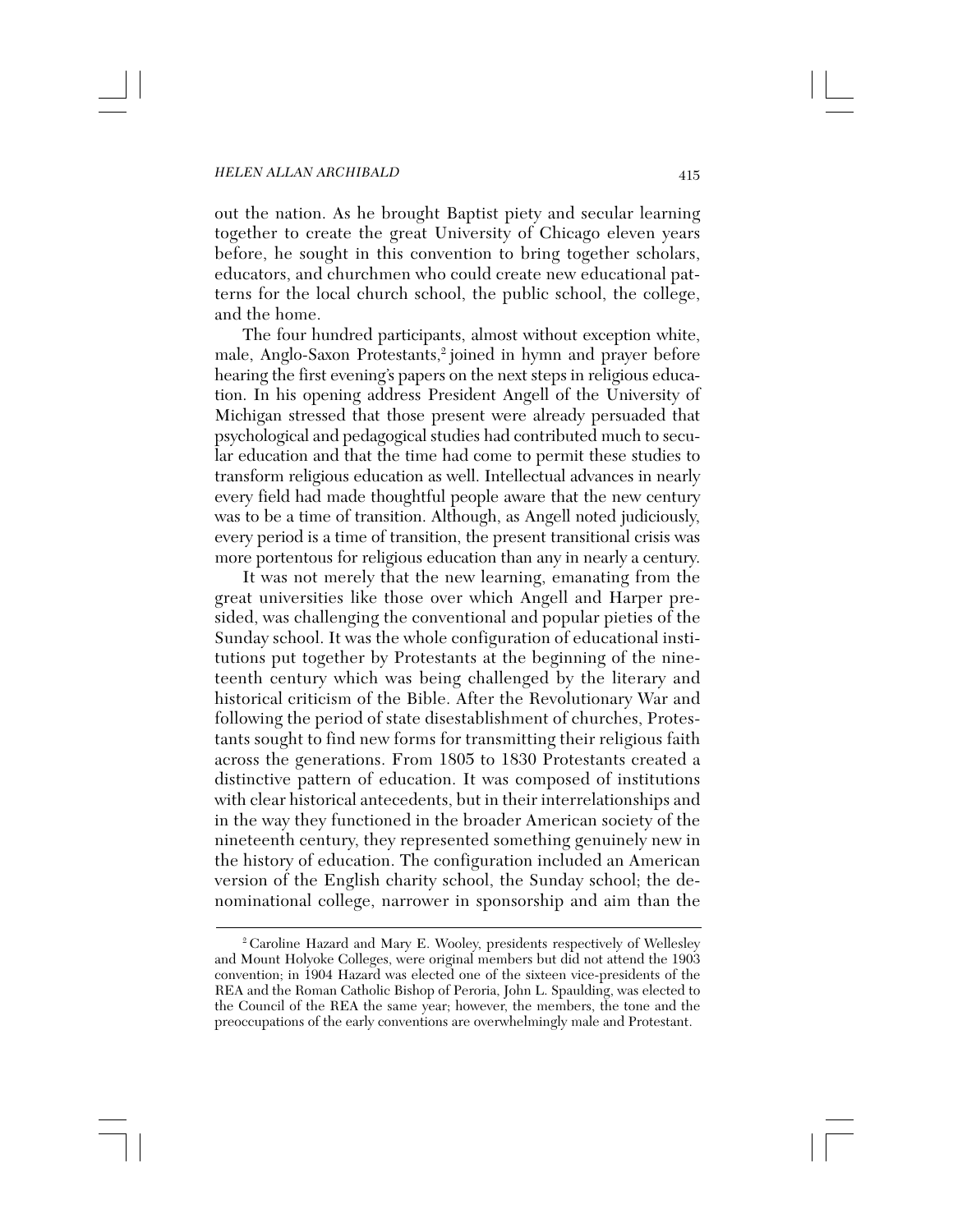colonial college; the truly innovative institution, the Protestant seminary, of which Andover (1818) was the pioneer; and the home. The common school crusade of this same period, led by Protestant churchmen and lay reformers, won popular support for state supported and supervised public schools which were looked upon as part of this larger educational ecology. The public schools were given the responsibility for teaching the common core of Protestant doctrine and morality; the denominational college and seminary provided the instruction in what was distinctive in the various Protestant traditions; and the home carried the chief responsibility for nurturing the sentiment and will on which all character was thought to be based (Lynn 1972). The Bible, the accepted standard of authority for all Protestants, was the key to religious training in all these institutions, the home, the school, the college, and the seminary. What Harper, Angell, and the distinguished company gathered in the Chicago Auditorium Hotel on February 10, 1903 perceived was that the traditional Bible, understood as the very word of God, the center of Protestant religious authority and the source of Protestant piety, was disappearing from the world of Protestant scholarship. The dogmatic Bible increasingly being banned from the public schools, was also being challenged at the seminary level by the assured results of more than a half century of German higher criticism of the Bible. Harper, a renowned Hebrew scholar, had himself brought the new textual critical study of the Bible to Yale Divinity School in 1886. He had, too, a remarkable gift for popularization and in his Bible study guides for the laity he sought to deflect interest from what the higher critics had taken away—Mosaic authorship of the Pentateuch, a relatively smaller matter; and the inerrancy of the scriptures as a whole based on divine authorship throughout, a much greater matter—by drawing attention to what the critics had established. Harper shared the conviction expressed by Rush Rhees, president of the University of Rochester, that whatever theories of biblical revelation were undermined by modern textual and historical criticism of the Bible, the *fact* that the Bible had survived because it inspired was established beyond all doubt. Shailer Mathews, a theologian brought to the Divinity School of the University of Chicago by Harper, recalled years later that Harper was motivated to convene the 1903 conference by the actual problems he encountered teaching in the Hyde Park Baptist Sunday school; however, his service on the Chicago Board of Education, as well as his scholarly interest in trans-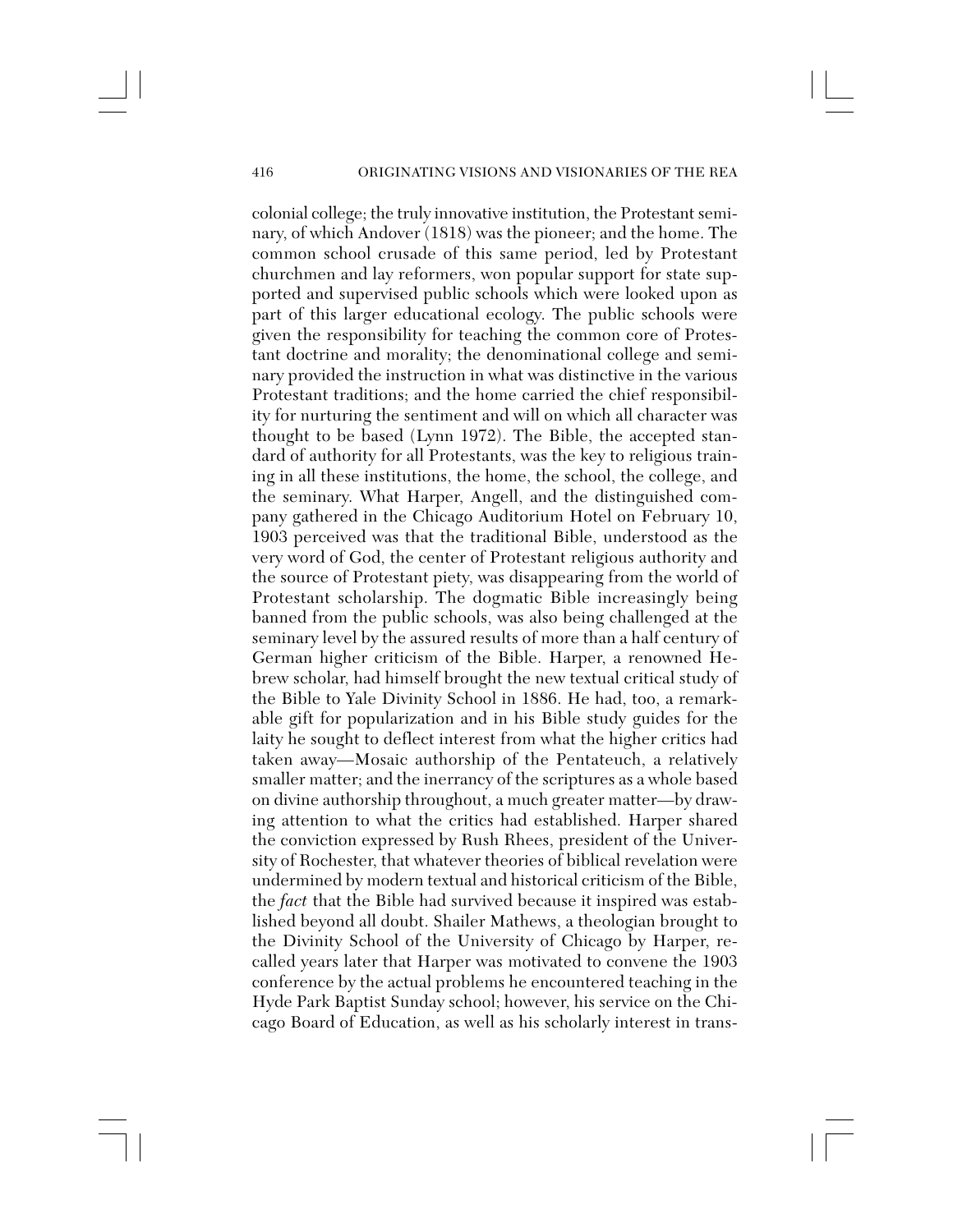forming biblical study in both seminary and college also contributed to his motivation (Goodspeed 1928).

Harper proposed the idea of a national conference on religious education in 1902 to a learned society of biblical scholars, the Council of Seventy, which he had organized in 1895. The purpose of the Council was to promote the historical, philological, and comparative study of the Bible in the light of other ancient literatures. Endorsing Harper's proposal, the Council in October 1902, appointed a General Committee to plan for a national convention composed of Harper, Shailer Mathews, and George L. Robinson of McCormick Seminary in Chicago. Harper also chaired the program Committee whose other two members were Josiah Strong who, since the publication of his book, *Our Country,* in 1885 was a persistent though conservative advocate for the social interpretation of Christianity, and Samuel T. Dutton, professor of education at Teachers College, Columbia University in New York City.

Frank McMurray, also of Teachers College, served on a three member Invitations Committee. McMurray, one of the founders of the National Herbartian Society, participated the year before in the reorganization of the Society into the National Society for the Scientific Study of Education. He also established an experimental Sunday school at Teachers College on the plea of faculty parents that they wanted a religious education for their children analogous intellectually to the weekday education they were receiving at the College's laboratory school. Albion W. Small, professor of sociology at the University of Chicago, and Philip S. Moxom, a pastor with a long interest in education, were the two other members.

George Albert Coe, who held the John Evans professorship in moral and intellectual philosophy at Northwestern, served on the Arrangements Committee. Coe, just past forty, was moving steadily in his professional interests from philosophy in which he received his Ph.D. in 1891 to experimental psychology, and was ready in the winter of 1903 to turn the corner into a new career as a religious educator. Young in terms of this new interest, Coe would grow old with the Religious Education Association organized in the conference's last session, living almost to the eve of the REA's fiftieth anniversary.

Many of the participants in the conference were to achieve careers that won them a permanent place in American social history. John Dewey, already in his mid-forties, with the epochal *Studies in Logical Theory* just completed, yet, like Coe, still only at less than mid-point in a long life, was to become the most famous. But in addition to those mentioned earlier, the names of many of the original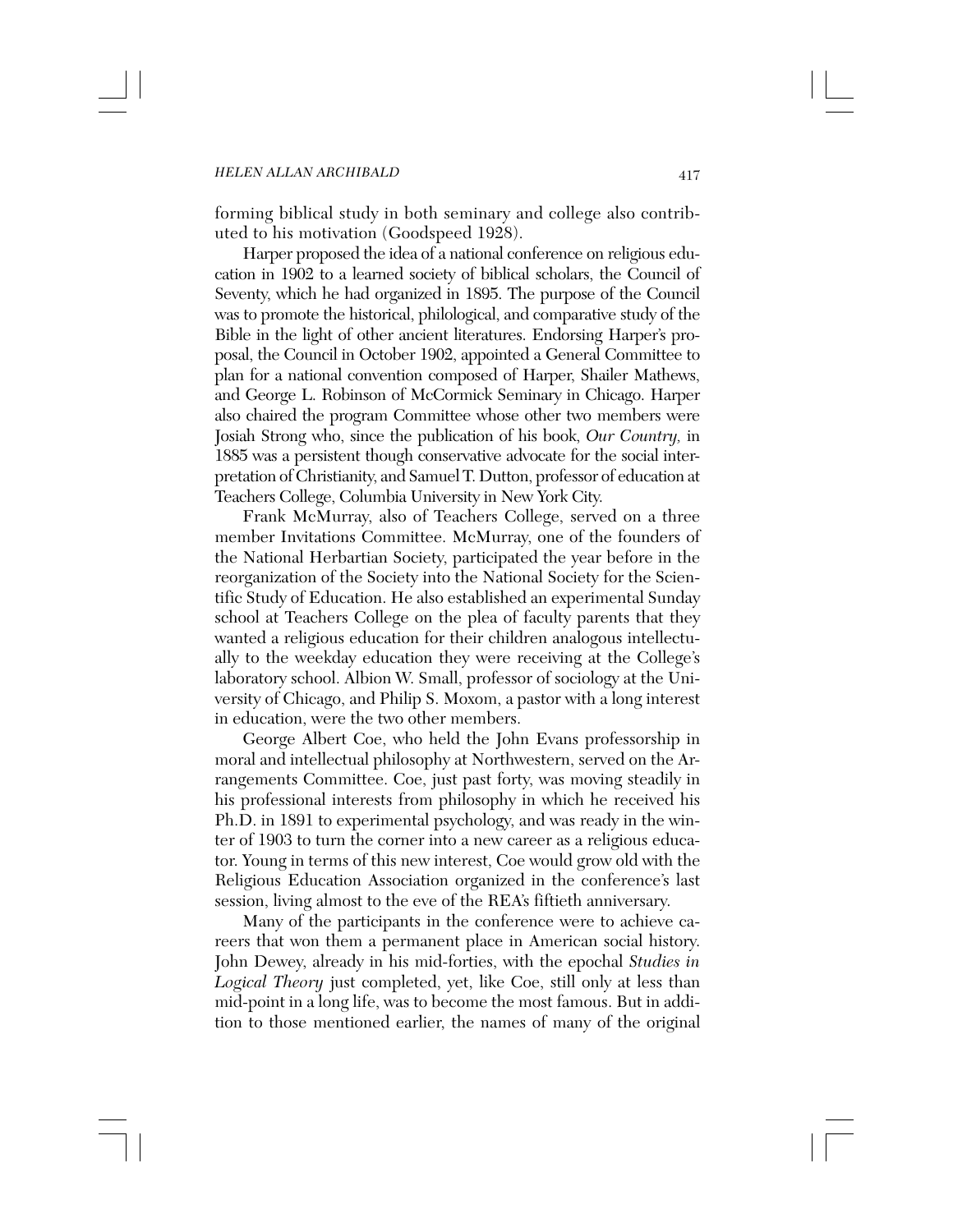members of the Association were to become familiar in American religious and educational history. In any account of the religious history of the era the names of Edward S. Ames, Irving King, Edward Diller Starbuck, and Graham Taylor must figure; and the names of Frederick Eby, Herman Harrell Horne, and James E. Russell are familiar to the student of American education history.3

Following the hymn, "When Morning Gilds the Skies," at the opening of the second session of the conference, Coe, Dewey, and Starbuck gave their addresses on "the modern conception of education." Coe and Starbuck traced religious education as a part of general education, noting that traditionally all education had been controlled by a religious conception of the aims of human life. The distinctively modern differentiation between religion and education emerged when the nation state became the sponsor of an education conceived as the universal right of all, a process which Coe would elaborate in *Education for Citizenship* thirty years later. Following their addresses, Dewey spoke on religious education as conditioned by the principles of modern psychology and pedagogy.

For Coe, this association with Dewey was to be the beginning of a life-long intellectual companionship although there is no evidence that they ever knew each other personally. Coe acknowledged in many of his writings his indebtedness to Dewey's thought and rejoiced publicly when Dewey's *A Common Faith* (1934) gave him grounds for his conviction that even Dewey's mature instrumentalism did not preclude recognition of the religious as an enduring aspect of human experience. But while the conference marked a life-long commitment to religious education within the context of the historic church and under the conditions imposed by modern science and democracy for Coe, for Dewey it seems to mark as clearly a final turning away from all institutional religion and any education conducted under its sponsorship.4

<sup>3</sup> In his 1972 *A Religious History of the American People,* Ahlstrom cites Ames, King, Starbuck, and Taylor in his index; James Russell was the first dean of Teachers College, Columbia University; Frederick Eby, among other works, authored *The Development of Modern Education* with C.F. Arrowood; Herman Harrell Horne, Professor of Philosophy and Education at New York University from 1909 to 1940, wrote *The Democratic Philosophy of Education, Companion to Dewey's Democracy and Education: Exposition and Comment* in 1932.

<sup>4</sup> According to Jane Dewey her father did not transfer his church membership when he moved to New York City in 1904, "Biography of John Dewey" in Schilpp, 1939; Dewey was elected to the Council of the REA in 1904 but his name does not appear on membership lists after that year.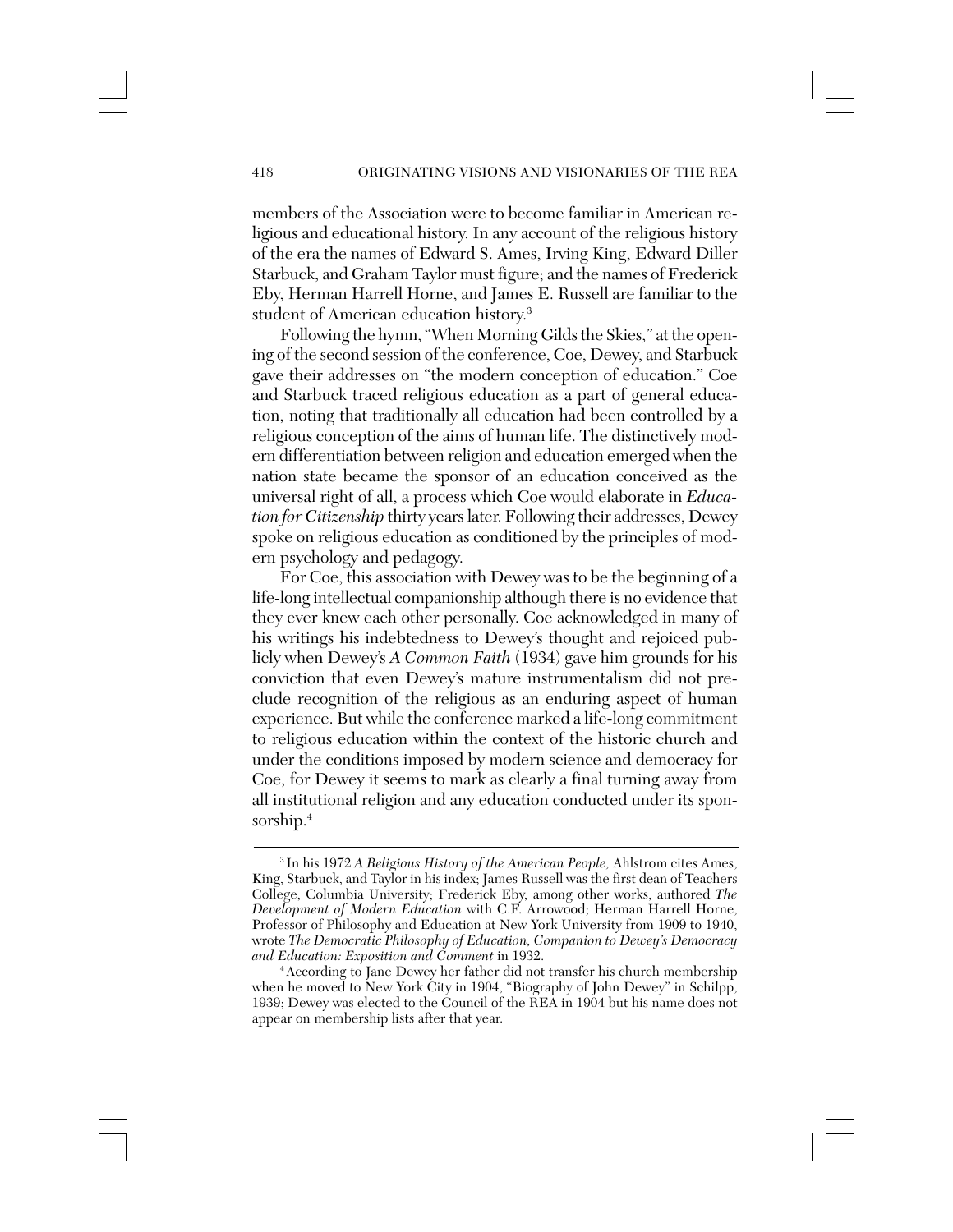In his address Dewey observed that modern psychology has no special revelation of its own to deliver to religious educators, but it can help interpret and illuminate certain general considerations. Modern psychological theory stresses the principle of growth and the consequent successive expansions of experience at different levels. The child with his own distinctive emotional and mental outlook must be helped to experience the truly religious aspects of his own growing life. The most serious handicap to religious education is the assertion that the spiritual and emotional experience of adults is the appropriate norm for the child's religious life. He advised religious educators to return to Jesus' teaching of the successive stages of growth—first the seed, then the blade, finally the ripening ear of corn. He ended his paper with the observation that the most fundamental of all educational questions concerns the moral and religious growth of persons.

Dewey was as ready as any of the participants in the conference to use biblical phrases—learned long before in the context of a gospel of crisis and redemption—to underscore the contemporary principle of continuity. Nearly all those who addressed the conference were men who had received their education in the eighties and, to use Dewey's phrase, the impact of Darwin on their thought was deep and lasting. In one way or another each of the speakers emphasized continuity between human beings and nature and the continuity throughout the physical, mental, and moral growth of persons. But, despite this similarity, Dewey's remarks have a certain *pro forma* quality about them which distinguishes them from the enthusiastic addresses of the other speakers. His words suggest that he had inwardly withdrawn from the ideal which animated Harper and the conference which he had brought into being. How far Dewey was beginning to move from the purposes of the conference and from his own preoccupations when he wrote, "The Obligation to the Knowledge of God," in 1884 is seen in an article he published in 1908, in which he wrote of the problems of religious educators as an interested but detached observer.

Harper, an indefatigable textbook writer, anticipated that the conference addresses would be what he called "a great textbook for the world." Read now, these addresses make clear that the conference as a whole was designed to establish the possibility that the Protestant educational configuration could survive into the twentieth century by means of the very scientific scholarship which threatened to destroy it. Harper had frequently participated in Methodist Bishop John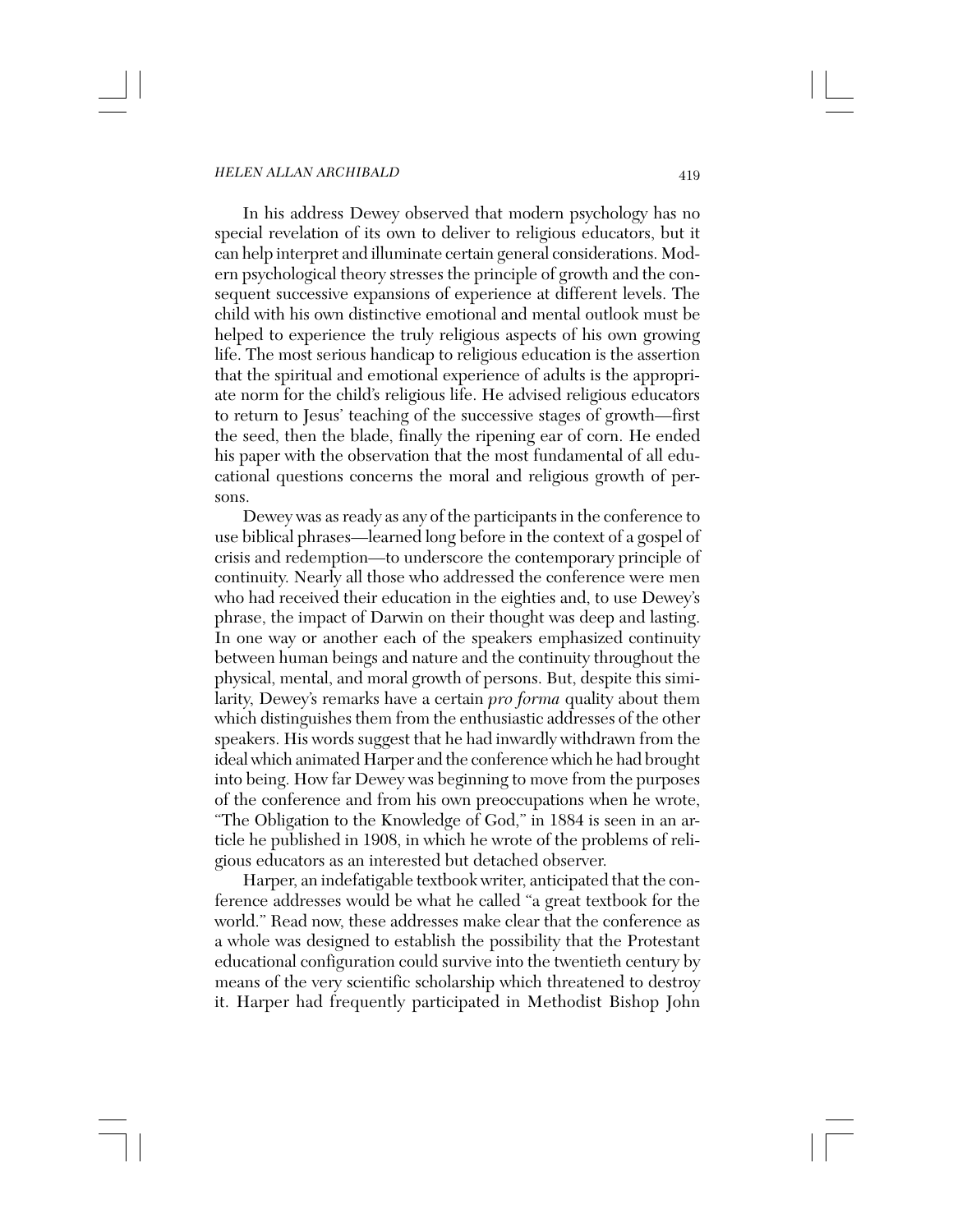Vincent's extraordinarily successful attempt to transform camp meeting fervor into educational channels through summer institutes at Lake Chautauqua. (Lynn and Wright 1974) The February, 1903, gathering—perhaps significantly not in a summer setting of outdoor beauty, but in the urban mid-winter—can be seen as an attempt to do the reverse: to enkindle the new disciplines of psychology and pedagogy with evangelical purpose. The representatives of the educational establishment gathered at Chicago saw clearly that the transformation of the dogmatic Bible into the historical Bible of late nineteenth century scholarship created an educational crisis which threatened the infrastructure of the whole educational system. Members of mainline Protestant denominations, confident that their faith complemented modern advances in science and society rather than opposing them, they were seeking some new infallible standard of their own to give stability in the contemporary educational situation.

It was their recognition of the inevitability of having to let go of the public school and the college from the ecology of Protestant educational institutions which explains the fervent devotion to the Sunday school of Harper and so many others at the conference. Under the intellectual and social conditions of the new century, the Sunday school would have to become a true school if it were to do the work which was now thrust upon it. George Albert Coe responded directly to this challenge to professionalize the church's education and make it the equal to the best in the new secular education. As the leading theorist of the religious education movement over the next forty years, he is representative of all those who in 1903 were willing to permit standards emerging from within the culture to reshape the church's own patterns of nurture, and even, the church's message itself. After all, as a United States Commissioner of Education put it in 1907, was not the best in American culture a kind of "overflow Christianity"? In letting the best in that culture guide him, Coe testified that he saw this best as perfectly compatible with his Protestant faith. During the next two and a half decades of his life Coe redefined the educational mission of the liberal Protestant church. In a long retirement that lasted another quarter century, he defended that mission against attacks that came from a more aggressively secular society than the gentlemen of 1903 could have imagined and from a renascent orthodoxy within the circles of religious liberalism which they could only with equal difficulty have surmised (Cully 1965).

In the winter of 1903, however, all this was still in the future and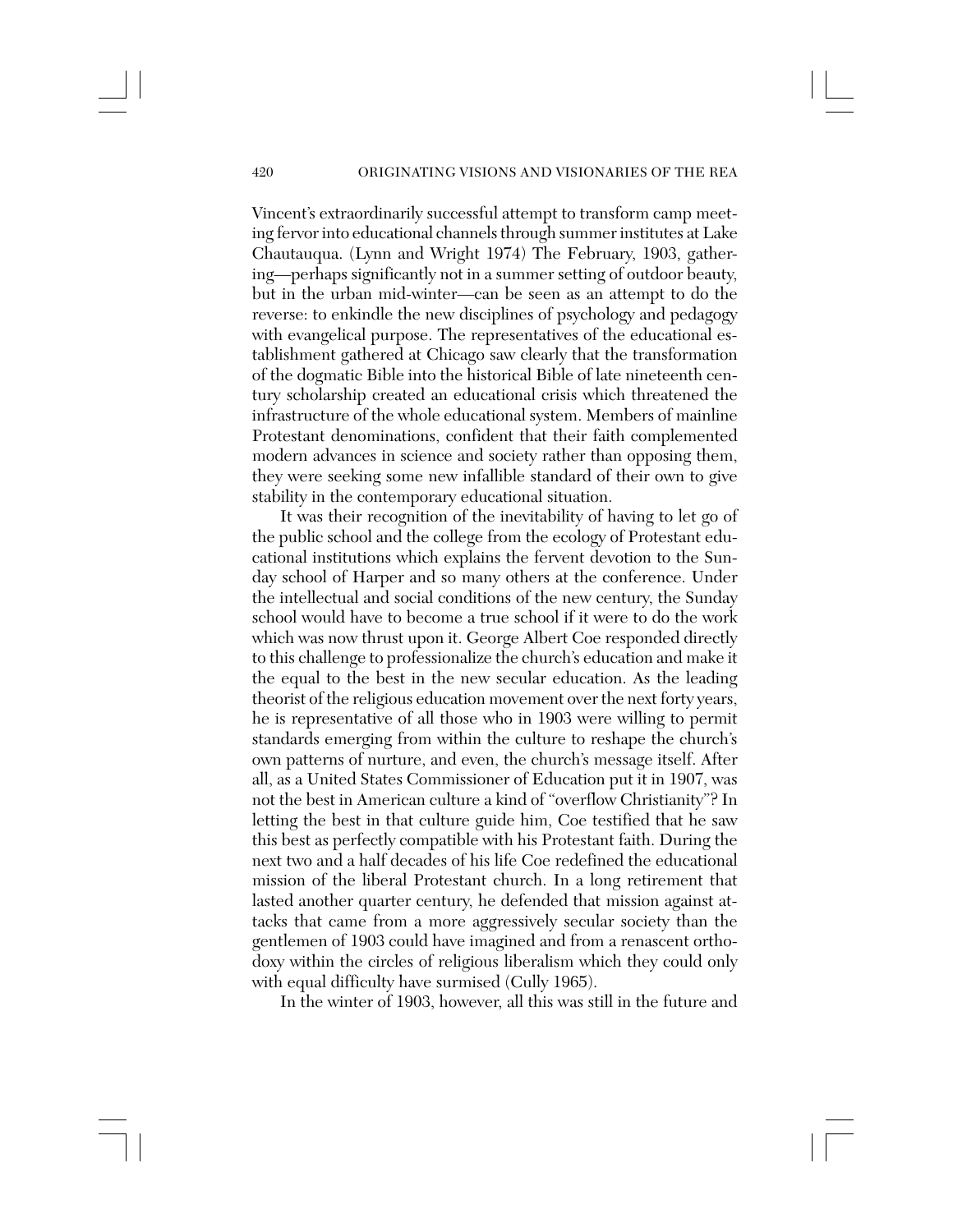at the conference Coe was among colleagues, who, drawing their inspiration from many sources, were then united in the conviction that they were launching a movement whose time had come. Coe summed up his understanding of the intellectual sources which contributed to this unity of outlook of the majority in a paper, "The Philosophy of the Movement for Religious Education," published in 1904. Far from casting a backward glance at the Egypt of the old educational configuration, Coe saw the religious education movement with which he had already identified himself as irrepressible in its creative potential for establishing a new *paideia*.

Coe interpreted the philosophy of the movement for religious education as growing out of psychological, sociological, and philosophical assumptions controlled by the principle of evolution and an immanental-personalist theology which was fully compatible with the same principle. These great intellectual themes always fascinated him more than the practical aspects of religious nurture and he elaborated them in his major books, *The Psychology of Religion* (1916), *The Social Theory of Religious Education* 1917), *Motives of Men* (1928), and his last book, *What is Religion Doing to our Consciences?* (1943).

Two themes significant for Coe's later development of religious education theory are not explicitly touched upon in his 1904 essay. Science in the form of biological evolution does, of course, figure prominently; but science in its most general sense as method—what Coe would later call "the democracy of the intellect"—is absent. Absent, too, is the concept of democracy, a concept which Coe would later socialize and spiritualize so as to make it almost synonymous with Christianity. That such general themes were already much in the air, and indeed, constituted the new century's "climate of opinion," is revealed in an address delivered to a joint session of the Religious Education Association and the National Educational Association in July 1907. The speaker was the then Commissioner of Education, Elmer Ellsworth Brown, who was elected to the Council of the REA in 1904.

Brown began his address by noting that the methods employed in education must always follow upon and complement the interests of the wider society. In the middle ages institutional religion dominated society and its methods controlled education; but the "centralizing and unifying fact of modern civilization," Brown told the nation's teachers, "is science, a science which is the same the world over." Contrasted with this universal science, the parochialism of religion, split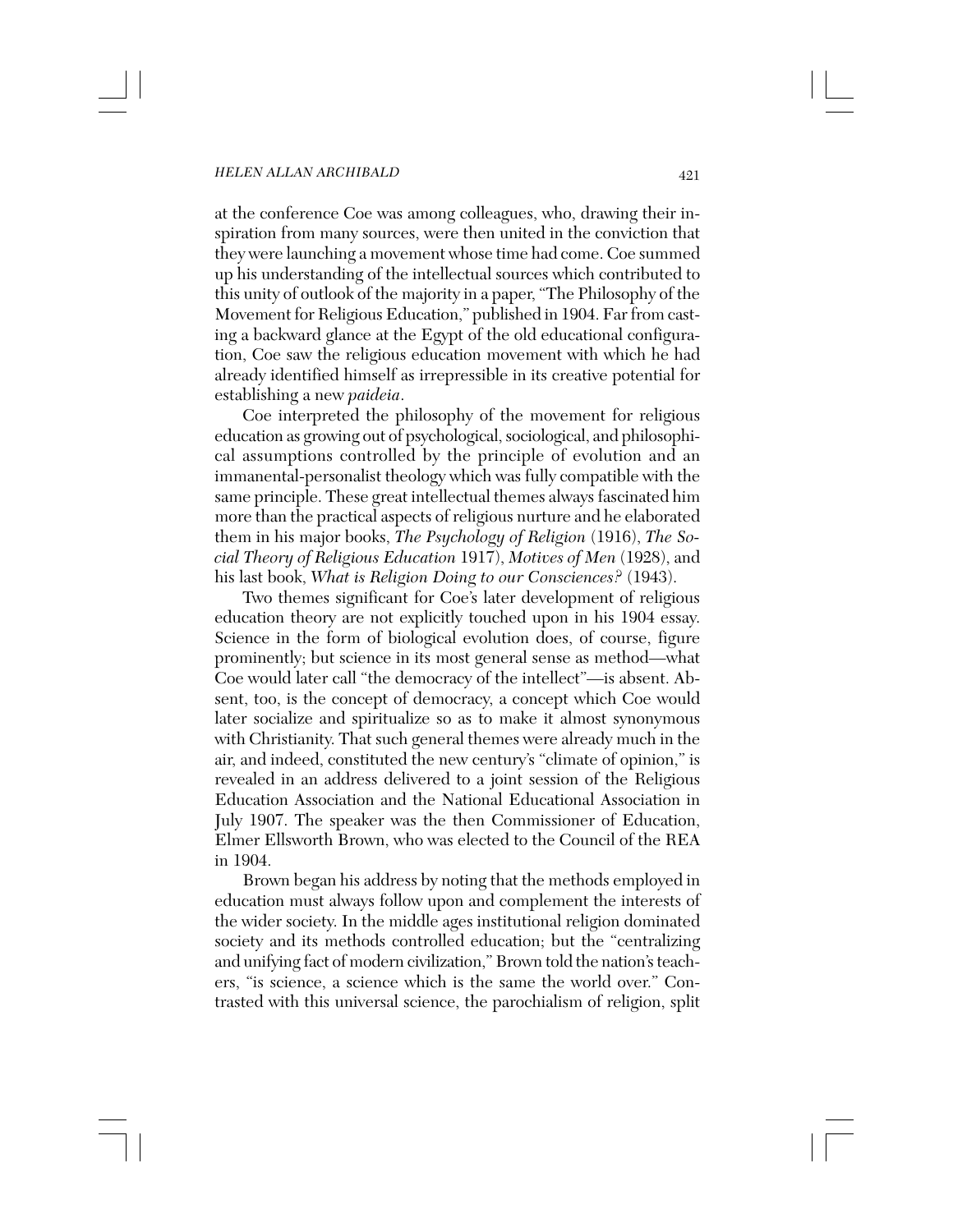as it was into many competing sects, was highlighted. The one universal feature of the Christian religion was its teaching of the "brotherhood of man under the fatherhood of God" and this had already found social expression in democracy. A new moral consciousness was dawning in science's devotion to truth and democracy's devotion to human equality, a consciousness so profound that it was already transforming the methods and spirit of general education; in time, it would transform religion as well. When the transformation was effected religion and education would be free to find their universal, and Brown strongly prophesied, their unified expression. Thus buoyed up by an optimism coming from the synthesizing idealism so characteristic of the period, and spurred on by the need to strengthen the educational ministry of the church spelled out so clearly at the 1903 conference, Protestant ministers, and laymen plunged actively into the religious education movement. Soon the movement gave birth to curricular and methodological guides for the church and a new academic discipline for the seminary. The mood of religious educators was ebullient and some even began to believe that in their own brand of liberal Protestant faith they possessed the higher synthesis which Brown anticipated.

John Dewey, however, kept aloof from such facile hopes. In 1908, he gave a sober warning to religious educators carried away by the belief that "the religion of the future" was already upon them (Dewey 1908).

Dewey began his essay by disavowing any appeal to those who are already committed to special dogmas of religion or who believe "that religion is a monopoly or a protected industry." He spoke directly to the religious educators who took as their own the philosophy of the movement as outlined by Coe in 1904 and whose premises denied any breach between humanity, the world and God. When such educators seek "special religious education at special times and places", then, he confessed, "a sense of unreality comes over me." They seem to say, he continued, that since religion is a

. . . universal function of life, we must particularly safeguard it lest it disappear; that since religion is the consciousness of the spiritual import of experience, we must find mechanical appliances for developing it.

Dewey accepted the theoretical possibility that the antinomy between "coming to know" in science and religion could one day be overcome. On that day, a "grace and sanction" lacking in the culture since the dissolution of the medieval synthesis would be restored. But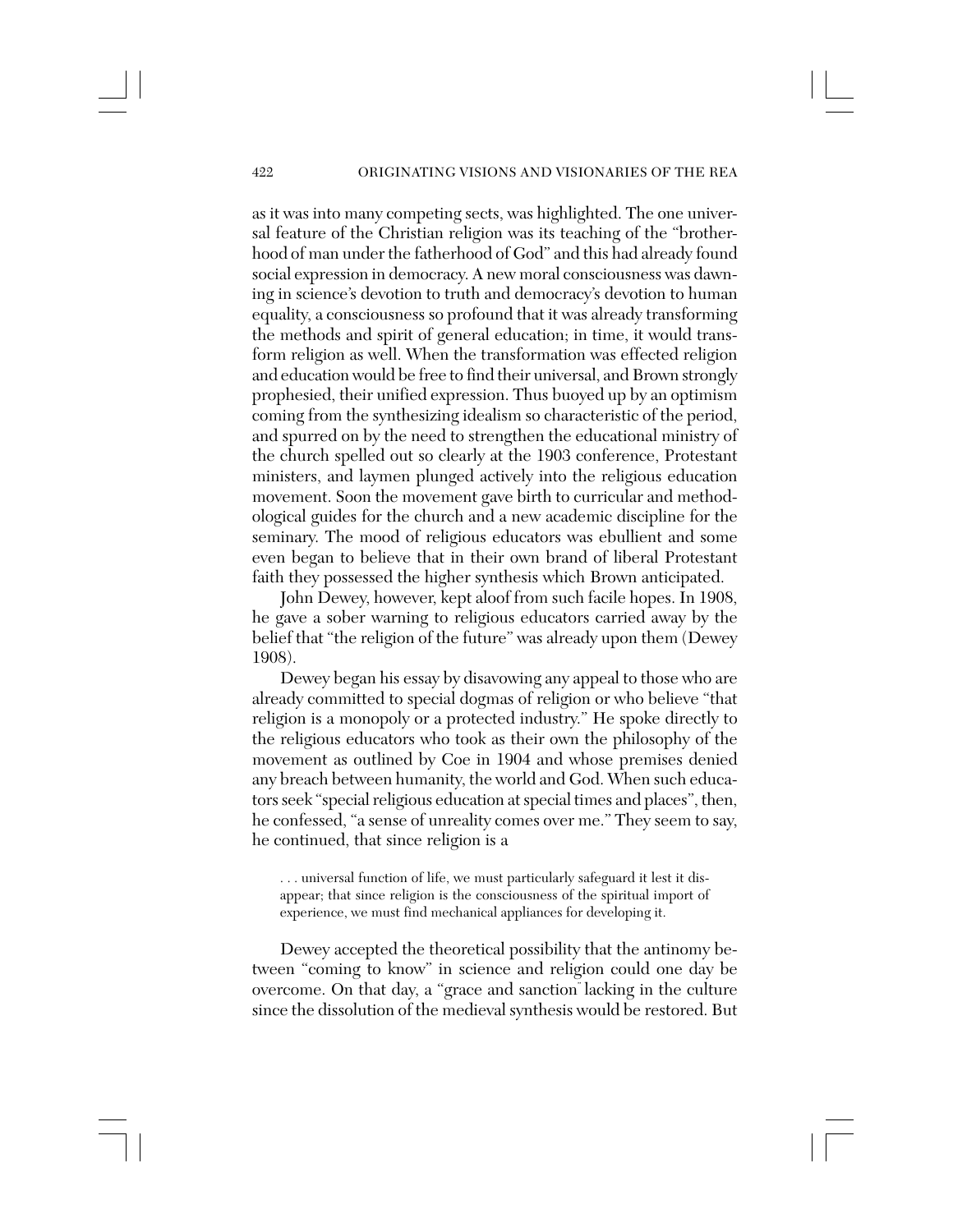however desirable it might be, that end, he warned, was very far from view in the first decade of the twentieth century. He cautioned his readers to remember the long history behind present-day religions and to expect a long, slow maturation period for the new religion. The transformation of historical religion into a religious awareness that would be the "flower and fruition of the human spirit" would only slowly emerge from within modern culture.

It is not clear in Dewey's essay whether the future religion "thoroughly naturalized in the hearts and minds of men so it can be considered publicly, openly, and by common tests" will be a humanized Christianity or an entirely new faith. Dewey was not directly concerned with this problem in the essay and he advised religious educators not to worry about the shape of the new religion. He called upon them to devote themselves persistently and patiently to "the development of the ideas of life which lie implicit in our still new science and our still newer democracy."

No contrast could be greater than the expectant mood of the visionaries of 1903 that religion would accommodate itself to the claims of science and democracy and the mood of the early years of the twentyfirst century. The present culture celebrates religious diversity, not unity; today there is skepticism that universal religious principles can be extracted form the richness of religious particularity. The ethnic, the cultic, and the ritual aspects of religion now claim people's loyalties as once the hope of a new religion claimed their imagination.

Nor was it to come to pass as many, including Coe, expected that the religion of the future would bear a close resemblance to their own liberal Protestant Christianity shorn of all dogma.

All the historic religions seemed in 1903 to be leaving the world scene to make room for what Dewey would later call "a common faith;" but the historic religions grew throughout the twentieth century assuming new forms and gaining new adherents. Religions in their historicity, in their doctrinal distinctiveness and in their ritual particularities were to re-emerge with new vigor as the twenty-first century dawned.

In this hundredth anniversary year of the REA, it is scarcely conceivable to us that the presidents of great universities, renowned philosophers, psychologists, theologians and church leaders would be major participants in a conference on religious education. In retrospect, the 1903 gathering assembled by Harper and the REA's achievements in its first decade represented a last hurrah of the Protestant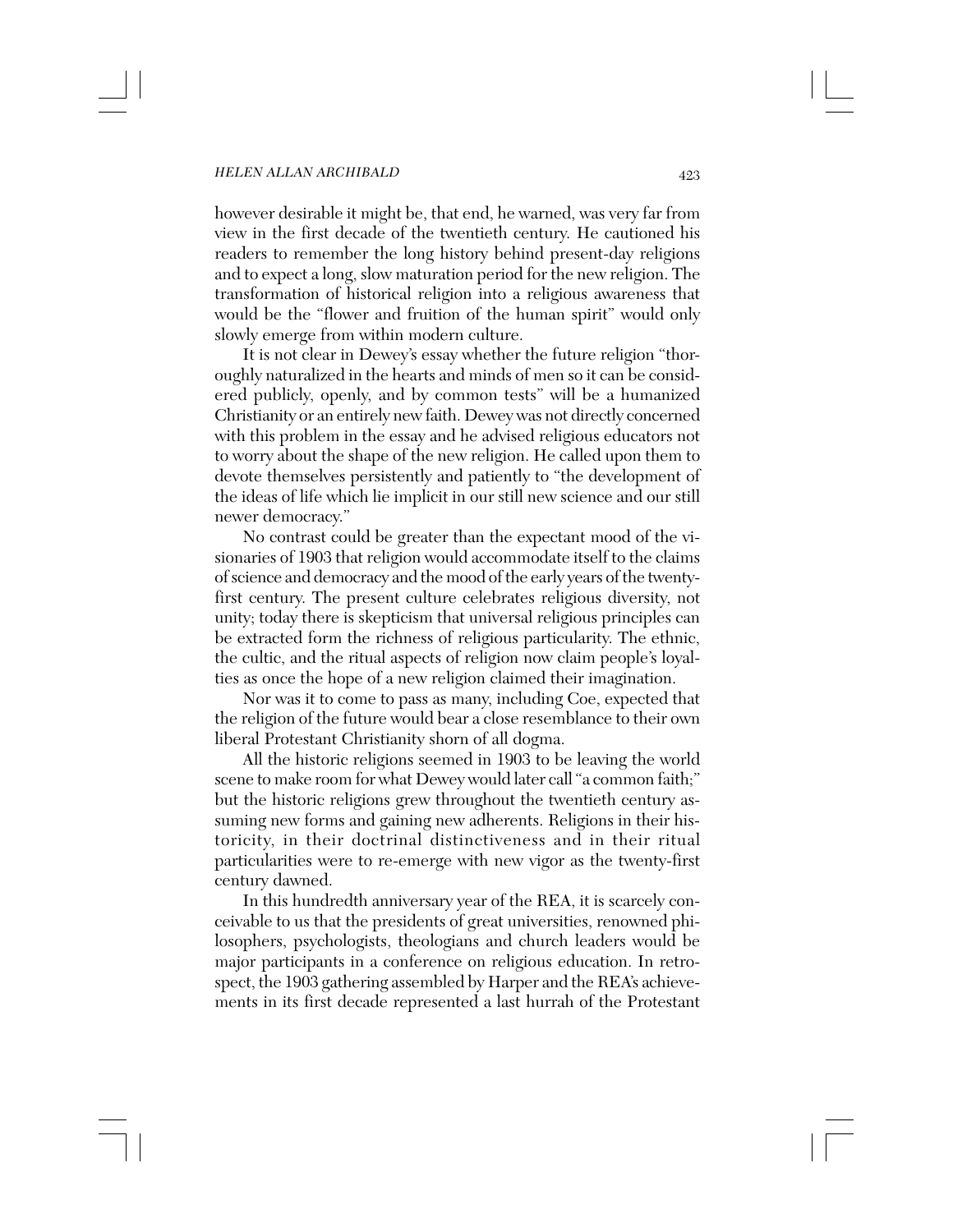establishment as it sought to make its own imprint upon American religious culture.

The vision of the REA as the great clearing house of research and information never materialized; soon the comprehensive organization with its numerous departments, among them departments of Universities and Colleges, Theological Seminaries, Secondary Public Schools, Elementary Public Schools, Home and Libraries, gave way to a small office presided over by an Executive Secretary. The grand vision faded before the reality of limited funding; but, however reduced its fortunes, the REA never ceased the publication of its scholarly journal, *Religious Education.*

The REA today may have less expansive goals and less prominent leadership than it possessed in its first decade; but it continues the original vision to find the common ground between religion and education. And in one vital respect the REA of the twenty-first century is more universal: today it brings Catholic, Jewish, and Protestant educators together in greater parity and it includes Islamic educators and educators from the non-biblical religions now growing in the United States.

There was much pomp and ceremony surrounding the founding of the REA in 1903, but it could be argued that the nation to which it was addressing itself was already changing. Now a century later, a smaller, leaner REA has itself changed but may well be better poised to serve a religiously diverse America with a praciticality that might well bring satisfaction to that far-seeing visionary, William Rainey Harper.

Helen Allan Archibald is an Associate Professor Emerita at United Therological Seminary of the Twin Cities, New Brighton, Minnesota. Email: suzachap@aol.com

# **REFERENCES**

Ahlstrom, Sydney. 1972. *A religious history of the American people.* New Haven: Yale University Press.

Brown, Elmer Ellsworth. 1907. Some reflections of religious education and secular education. *Religious Education* 2:121–126.

Coe, George Albert. 1904. The philosophy of the movement for religious education. *The American Journal of Theology* 8:225–239.